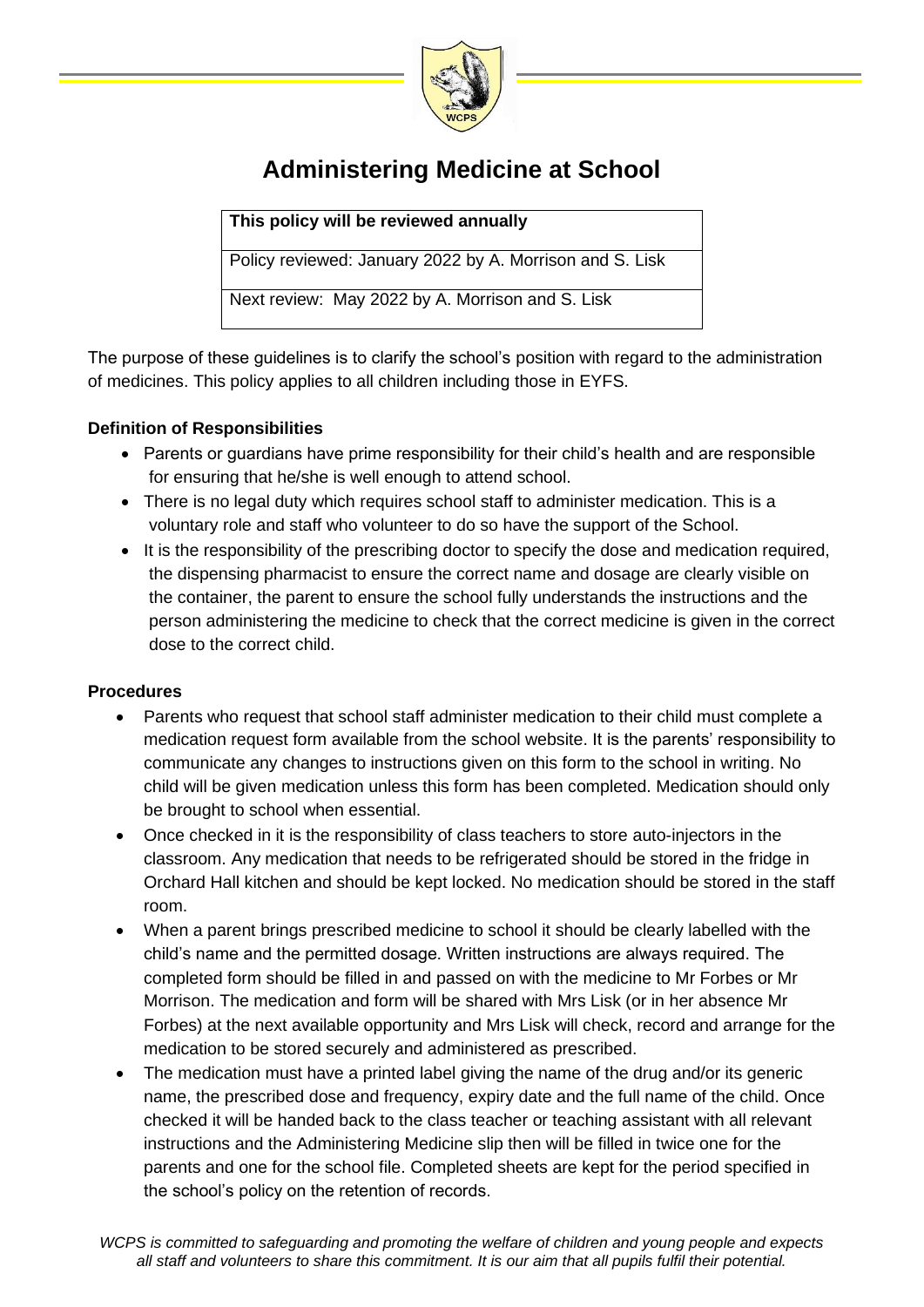- Medicines that are prescribed in the short term, e.g. painkiller, antibiotic or similar medication is administered as requested by the parent to be taken during the day are to be administered by Mrs Lisk or in her absence Mr Forbes. The class teacher/learning support assistant will take any boys to Mrs Lisk to administer the short-term medication as advised.
- Whenever possible parents should ask the prescribing doctor or dentist to specify doses which enable medication to be taken outside school hours.
- Non-prescription medication may be given in school on an occasional basis and parental consent is given. In instances where a pupil regularly suffers from acute pain e.g., migraine, parents should supply appropriate pain killers for their child's use with written instructions about when they should be taken. Arrangements for the storage and dispensing of such medication are the same as for prescribed medication.
- Medication for boys with asthma is kept in the First Aid cupboards outside Oak classroom. auto-injectors are kept in the individual child's classroom.
- Where boys are going off-site for any reason, the teacher in charge should have the appropriate medication in his or her possession. This medication should be signed out from the locked cupboard outside Oak class.
- Any time medication is administered a record is made and provided to parents. Parents of pupils are informed by the class teacher of any medication administered during the school day and the time it was given. All medication or medical equipment must be clearly labelled with the pupil's name and full instructions for administering. All medication except autoinjectors are stored in a locked non portable cabinet on the wall outside Oak classroom.
- Staff must sign medication in and out sheet when taking pupil medication on trips and sports fixtures. Auto injectors for individual pupils are kept in the teaching space where they spend the majority of the school day in a clearly labelled drawer of the teacher's desk. Those with conditions such as asthma, diabetes, epilepsy, allergies requiring auto injector are required to hold a set of medication in school for administering by the First Aider.
- No medication can be administered without proper authorisation.
- All medication except auto-injectors are stored in a locked non portable cabinet on the wall outside the Oak classroom. There is a list of all medications and a signing in and out sheet for staff to complete when medications are taken by staff on trips and sports fixtures.
- Medication that needs to be kept refrigerated is stored in the fridge in Orchard Hall.
- The class teacher/teaching assistant should remove the medication from the locked cabinet/fridge at the prescribed time. If medicine is to be administered whilst the child is off site (i.e. trip) an alarm should be set on the school mobile before departing. He/she should check the child's name against the name on the medication package/bottle and dosage required as well as the list of medication administered to ensure that it has not been given already.
- It is the parents' responsibility to collect the medication from the appropriate teacher at the end of the school day.
- It is the parents' responsibility to make sure all medication kept in school is in date. All expired or unused medication will be returned to the parent/carer for disposal at the earliest opportunity.
- Auto-injectors for individual boys are kept in the teaching space where they spend most of the school day. All medication or medical equipment must be clearly labelled with the child's name with full instructions for administering. They are stored in a drawer of the teacher's desk which is clearly labelled.
- Those with special conditions such as asthma, diabetes, epilepsy, allergies requiring autoinjectors etc are required to have medication in school which is administered by a paediatric

WCPS is committed to safeguarding and promoting the welfare of children and young people and expects all *staff and volunteers to share this commitment. It is our aim that all pupils fulfil their potential.*